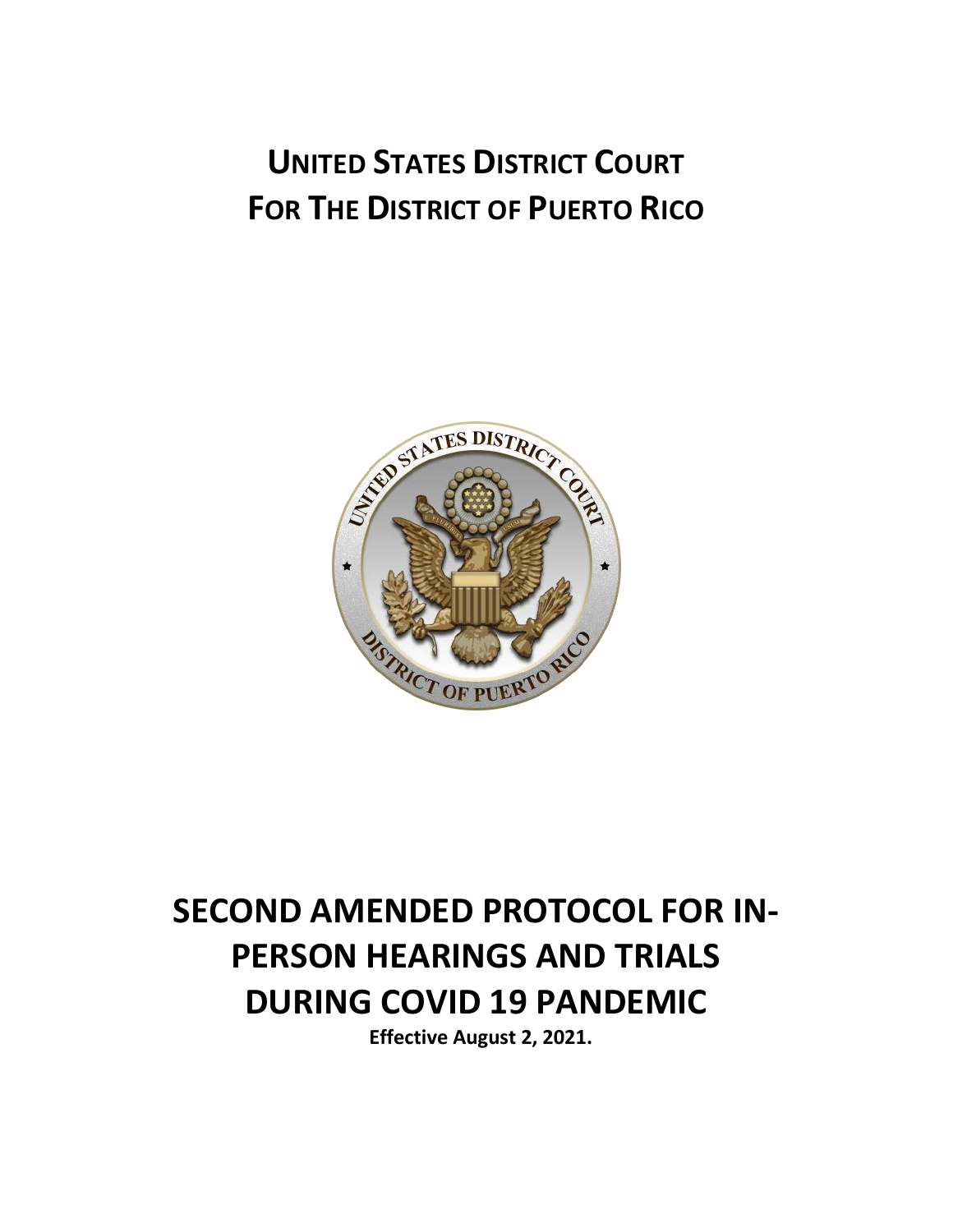## **UNITED STATES DISTRICT COURT FOR THE DISTRICT OF PUERTO RICO**



## **SECOND AMENDED PROTOCOL FOR IN-PERSON HEARINGS AND TRIALS[1](#page-1-0) \_**

On July 5, 2021, Executive Order No. 2021-054 (EO 21-054) was issued, easing most COVID-related restrictions for vaccinated individuals. Nonetheless, on July 27, 2021, amid rising infections, the Secretary of Health of Puerto Rico, and the Centers for Disease Control (CDC) reinstated the use of facial masks in public, indoor settings regardless of vaccination status. This, to prevent asymptomatic infection or transmission of COVID-19, particularly the Delta variant.

Since April  $1^{st}$ , the court has closely monitored the vaccination status of those entering our premises<sup>[2](#page-1-1)</sup>. As of July 14, 40% of those entering our complex still had not been vaccinated, posing a risk of infection to employees, the public, and the bar.

After a thorough review of the Executive and Administrative Orders; local and federal health agencies' recommendations and guidelines, and having consulted with our epidemiologist Dr. Julio Cádiz, the following guidelines are issued for in-person proceedings and trials to be held in the District of Puerto Rico. These guidelines also consider the Bureau of Prisons (BOP) and the US Marshal Service (USMS) Protocols. These new guidelines shall become effective on **August 2, 2021.** 

The following document outlines the general approach for conducting in-person hearings in our District. As we transition into an increased number of in-person proceedings, this document will serve to provide all attendees to an in-person hearing or trial with an understanding of our new guidelines and protocols, as well as the precautions being taken district-wide to protect jurors, attorneys, court staff and members of the public.

 $\underline{\text{WV}}$ 

Hon. Gustavo A. Gelpí Chief Judge

\_\_\_\_\_\_\_\_\_\_\_\_\_\_\_\_\_\_\_\_\_\_\_\_

Hon. Aida M. Delgado-Colón Chair, Security Committee

 $\frac{1}{2}$ 

María Antongiorgi, Esq. Clerk of Court

July 28, 2021 Date

<span id="page-1-0"></span><sup>&</sup>lt;sup>1</sup> Prepared by Maria Antongiorgi, Clerk of Court. Revised by the Honorable Aida M. Delgado, Chair of the Court's Security Committee and Honorable Gustavo A. Gelpí, Chief Judge.

<span id="page-1-1"></span><sup>2</sup> Disclosure of vaccination status is strictly voluntary.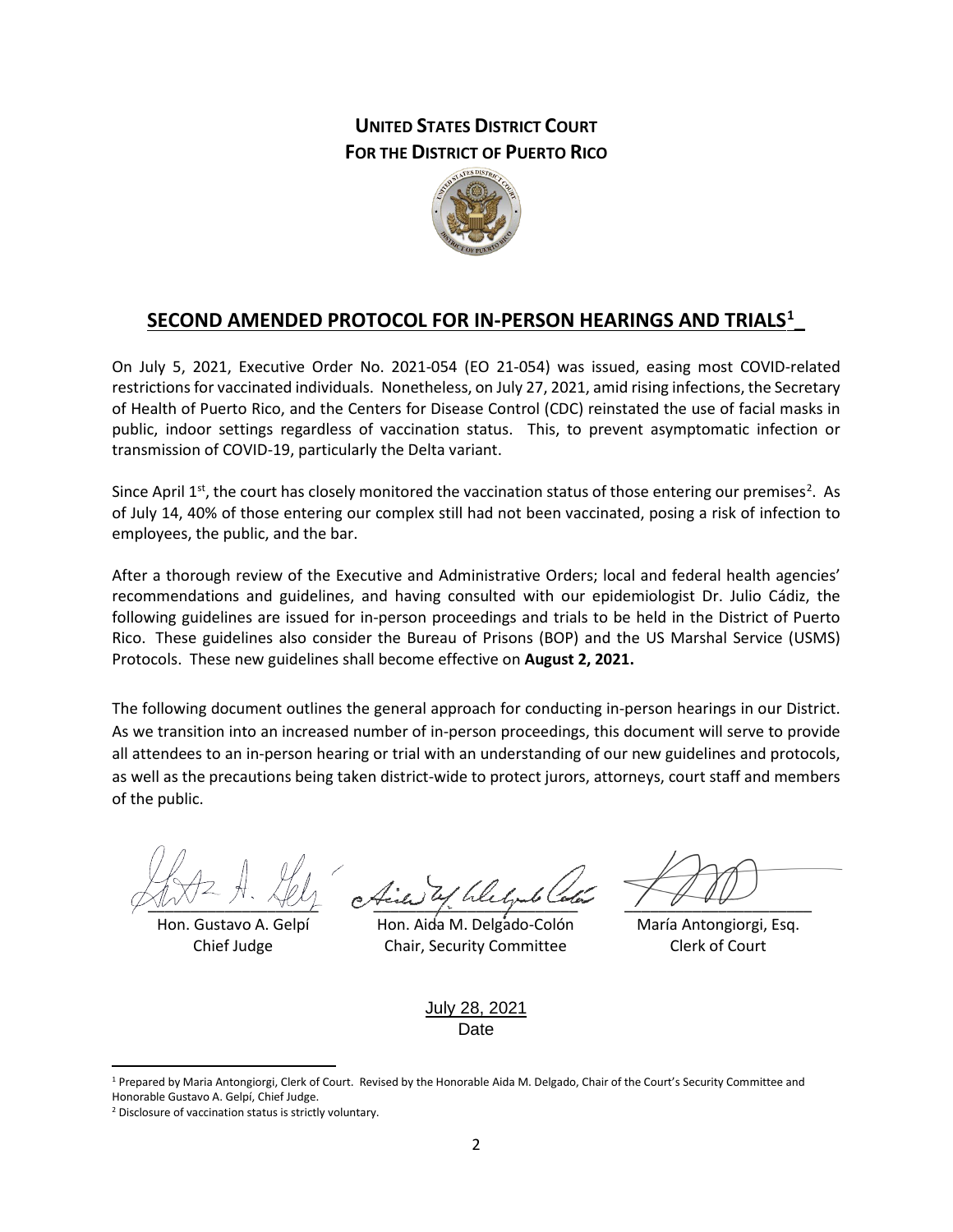## **BUILDING PREPARATIONS**

# **The Clemente Ruíz Nazario and the José V. Toledo U.S. Courthouses ("the Courthouses"):**

- A. Courtrooms to be used for in-person hearings:
	- All courtrooms at the Clemente Ruiz Nazario U.S. Courthouse.
	- All courtrooms at the 4<sup>th</sup> floor of the Federico Degetau Federal Office Building (FOB).
	- Courtrooms 4 and 6 at the José V. Toledo U.S. Courthouse in Old San Juan.
- B. Facial Masks Requirement:
	- Facial masks are mandatory in order to enter the Courthouses and the FOB. See District of Puerto Rico's *[Continued Application of Policy of Mandatory Use of Face](https://www.prd.uscourts.gov/sites/default/files/Policy%20of%20Mandatory%20use%20of%20Face%20Masks%207.9.2021.pdf)  [Masks or Coverings in the Federico Degetau Federal Office Building and Hato Rey](https://www.prd.uscourts.gov/sites/default/files/Policy%20of%20Mandatory%20use%20of%20Face%20Masks%207.9.2021.pdf)  [Complex of July 9, 2021.](https://www.prd.uscourts.gov/sites/default/files/Policy%20of%20Mandatory%20use%20of%20Face%20Masks%207.9.2021.pdf)*
- C. HVAC Systems:
	- Daily inspections of the ventilation systems are being performed.
	- Equipped with a UV Light Disinfection System, killing 99.9% of pathogens.
	- Air conditioning systems are being turned on two (2) hours earlier than usual to increase air exchanges.
	- The amount of air exchanges is 9-12 per hour.
- D. Air Filtration MERV Rating:
	- All existing dynamic air filtration systems provide Minimum Efficiency Reporting Value (MERV) of 13.
- E. Plumbing:
	- Flushing of the building's water system (drinking fountains, toilets, faucets, etc.) is performed daily.
- F. Cleaning:
	- Janitorial contracts have been modified and implemented to include specific requirements to be met for COVID 19. Disinfectants identified as effective against COVID 19 are utilized throughout the Courthouses and the FOB, with high touch surfaces being routinely cleaned.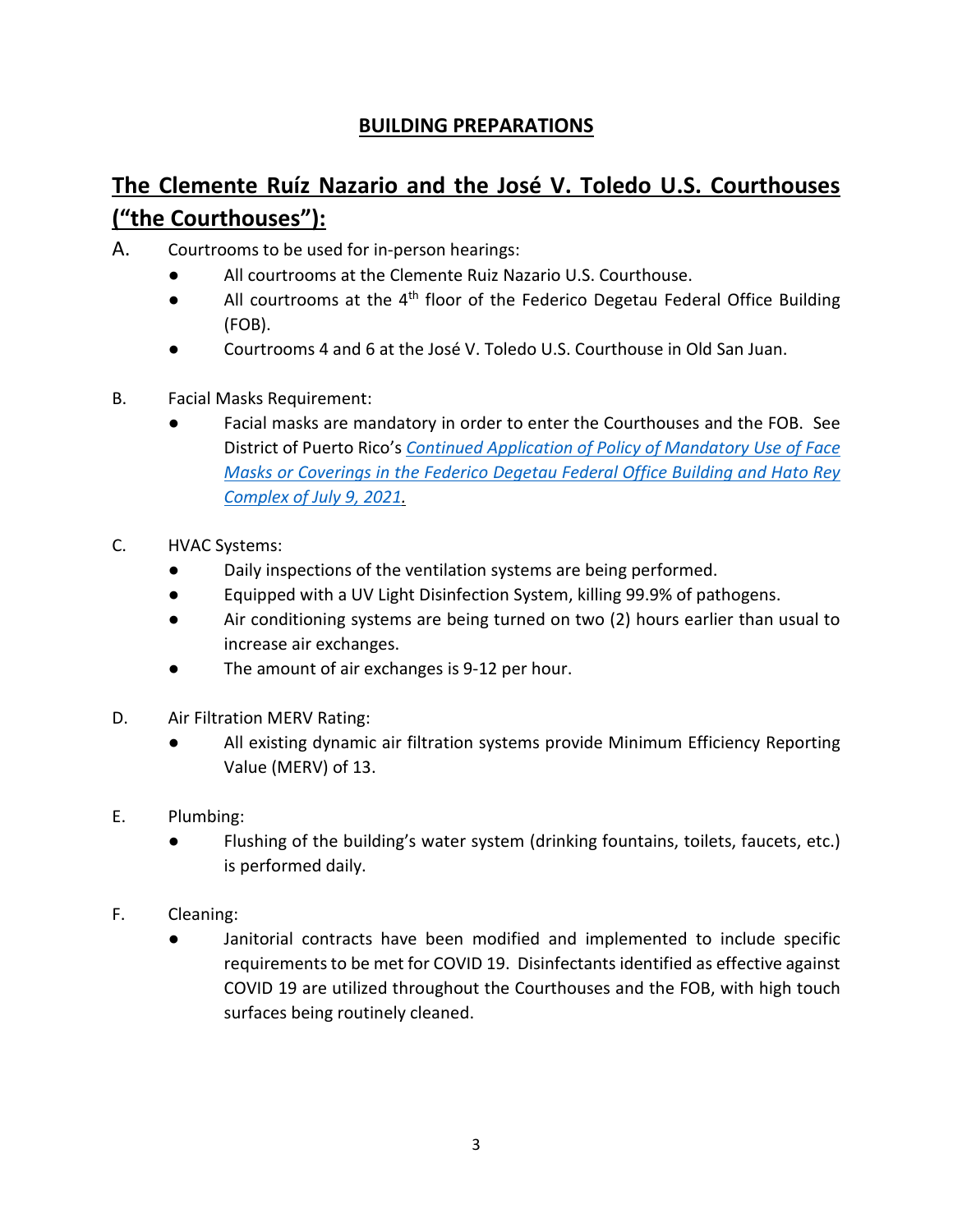- G. Hand Sanitizer:
	- Hand sanitizer dispensers have been placed throughout the Courthouses and the FOB.

## **SOCIAL DISTANCING:**

Although social distancing need not be followed anymore as per CDC guidelines, the USDC-PR will continue to provide social distancing for most attendees, such as visitors and the public.

# **HEALTH SCREENING:**

● Temperature screening will cease on August 2, 2021.

# **FACIAL MASKS:**

- Facial masks should be worn in all areas of the Clemente Ruíz Nazario and José Toledo U.S. Courthouses, including courtrooms and judges' chambers, regardless of vaccination status.
- Bandana, t-shirts masks, neck gaiters and balaclavas are NOT permitted.
- Attorneys MUST ensure strict facial mask compliance by their staff, clients, witnesses, and interpreters.

# **IN-PERSON HEARINGS:**

- At their discretion, all U.S. district and U.S. magistrate judges may hold proceedings at their assigned courtrooms.
- The VTC schedule will also remain in place.
- The on-duty magistrate judge will continue to hold initial appearances and other duty-related proceedings exclusively by VTC.
- The use of facial masks is mandatory during all court proceedings, regardless of vaccination status.
- Attorneys must inform, prior to the in-person hearing, the name and vaccination status of those attending all proceedings, using the following link: [https://www.surveymonkey.com/r/usdcpr-proc-attendees.](https://www.surveymonkey.com/r/usdcpr-proc-attendees)

Family members and members of the public not registered by the attorneys will not be allowed into the courtroom.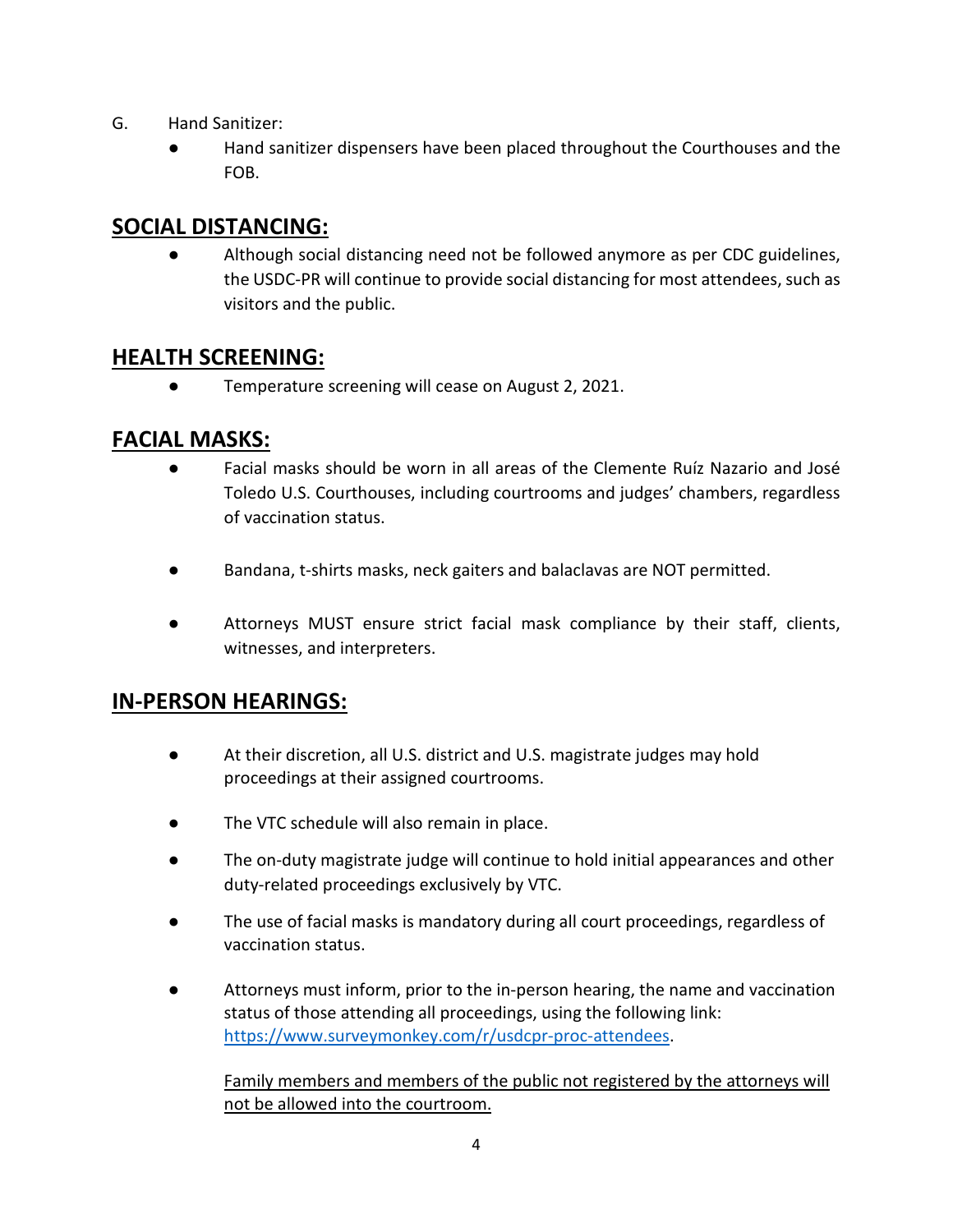- All visitors entering the Clemente Ruíz Nazario and the Toledo U.S. Courthouses are required to wear facial masks, regardless of vaccination status.
- Social distancing guidelines will continue to be followed in each courtroom in all areas occupied by the public and visitors.
- To comply with social distancing requirements, in-person proceedings will continue to be set at staggered times.
- To comply with social distancing requirements, courtroom capacity limits will be observed.
- Family members and members of the public attending a hearing at the Clemente Ruiz-Nazario Courthouse must wait at the courthouse's atrium until the time of the hearing.
- **•** Family members and members of the public attending a hearing on the 4<sup>th</sup> floor of the FOB (magistrate judges' area) must wait at the  $4<sup>th</sup>$  floor waiting area ("fishbowl") until the time of the hearing.
- Family members and members of the public attending a hearing at Toledo Courthouse must wait in the designated area in front of the courtrooms until the time of the hearing.
- Not more than four (4) family members and/or members of the public will be allowed per in-person hearing.
- Children under 12 years old are not allowed in the courtrooms.

#### **TRIALS:**

- Trials can resume without limitations (except for multi-defendants' cases or cases with more than two (2) parties).
- Jury selection should be held at any of the courtrooms in the Clemente Ruíz Nazario U.S. Courthouse, instead of the atrium.
- Social distancing guidelines need not be followed during jury selection process.
- The use of facial masks is mandatory for all court personnel, attorneys, jurors, and the public.
- Transparent face masks will be provided to witnesses, ensuring that facial expressions can be observed by the jury during testimonies.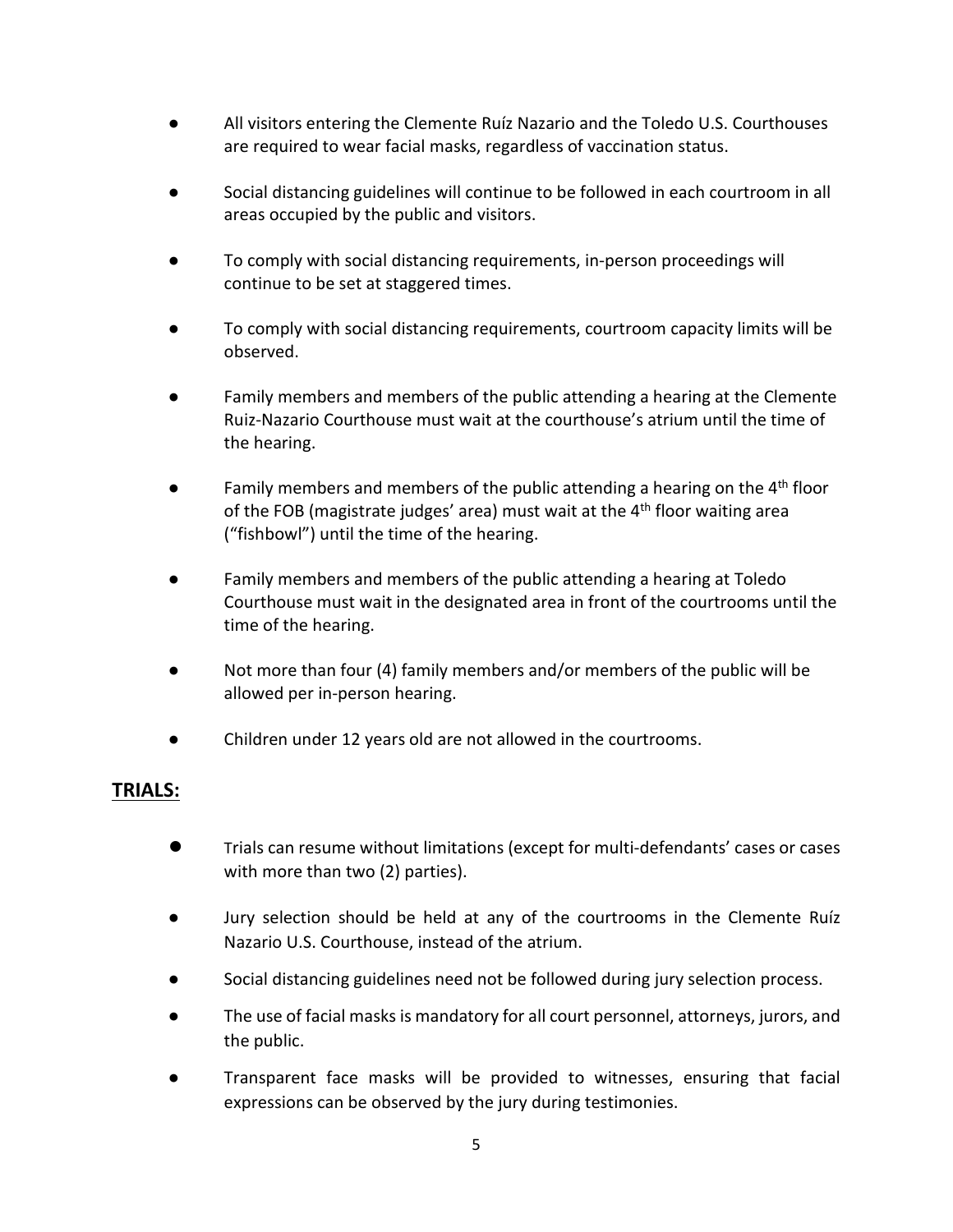- Attorneys are encouraged to bring their own transparent masks.
- Jurors will be seated in the jury box.

# **SUMMONSING AND CHECK-IN PROCEDURE**

#### **General Information:**

- A letter to prospective jurors will be sent with summons explaining all safety precautions taken by the Court to ensure their safety.
- COVID 19 *Frequently Asked Questions* has been added to the Jury Section of the Court's website. [https://www.prd.uscourts.gov/jury-service-frequently-asked](https://www.prd.uscourts.gov/jury-service-frequently-asked-questions-faq-about-covid-19)[questions-faq-about-covid-19](https://www.prd.uscourts.gov/jury-service-frequently-asked-questions-faq-about-covid-19)

#### **COVID 19 Screening:**

- Jury questionnaires have been modified to include COVID 19 screening questions.
- A couple of days before trial date, jury services personnel will contact all prospective jurors by phone to conduct a COVID 19 related health screening and to address any question they might have.

## **Video Conferencing:**

• Courtrooms are equipped with video conferencing tools. Attorneys in need to present testimonies by video conference shall seek authorization from the presiding judge prior to trial. The Court currently uses the "ZOOM for Government" platform.

#### **Courtroom Safety Measures:**

- Disposable microphone covers will continue to be provided for microphones located at the witness stand and the lectern. Microphone covers will be replaced after each witness/speaker.
- Seat and surfaces of the witness stand shall be cleaned by each witness upon conclusion of his/her testimony.
- All surface areas, including the lectern, counsel tables and interpreter's area should be cleaned after each hearing/trial by those using them. The courtroom, including the jury box, attorneys' chairs, and upper and lower benches, will be cleaned at the end of the day. Cleaning process will be done using CDC approved cleaning supplies.
- Hand sanitizer, anti-bacterial wipes, disposable masks, and gloves will be available in the courtroom.